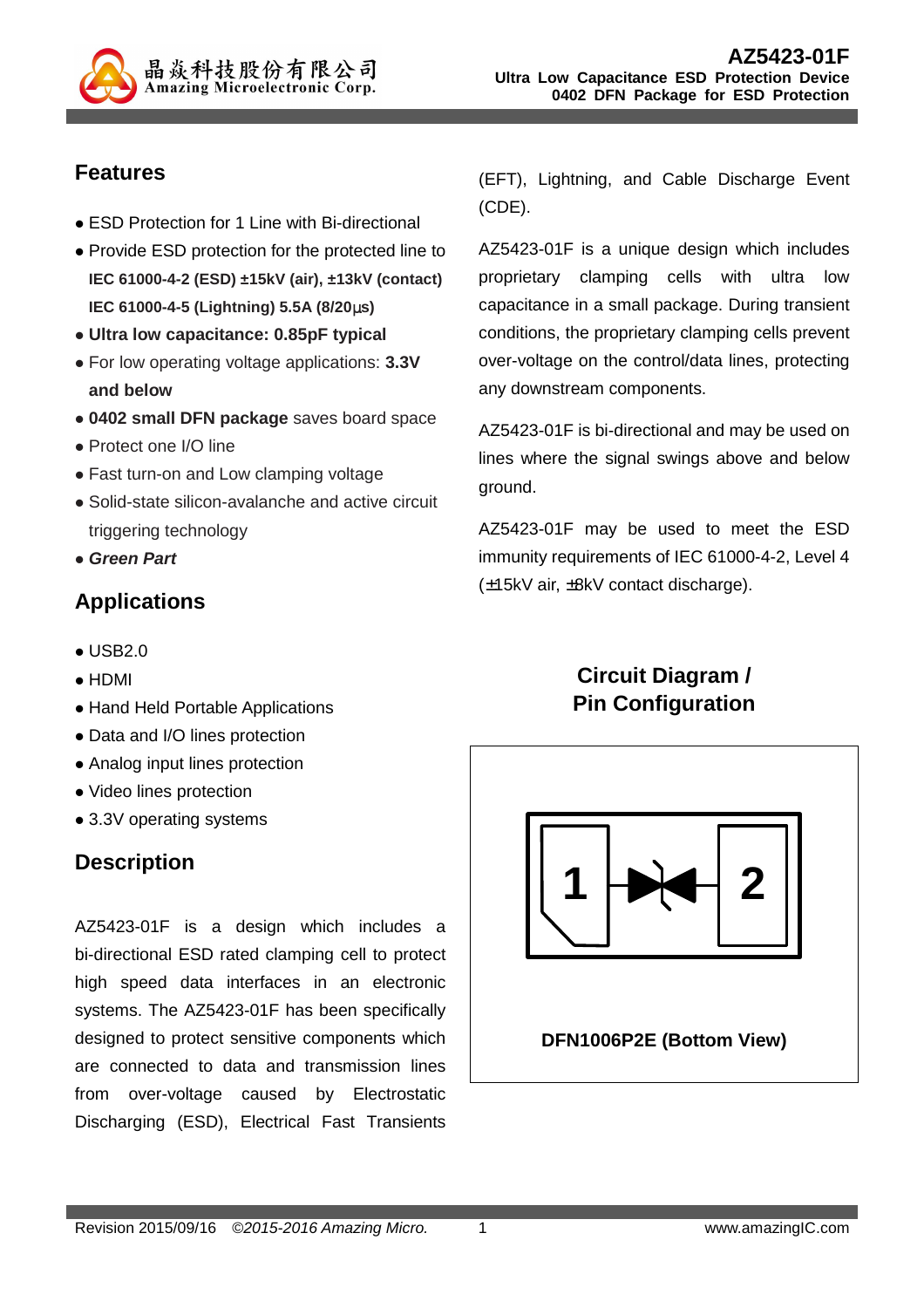

# **SPECIFICATIONS**

| <b>ABSOLUTE MAXIMUM RATINGS</b>   |                            |                 |              |
|-----------------------------------|----------------------------|-----------------|--------------|
| <b>PARAMETER</b>                  | <b>SYMBOL</b>              | <b>RATING</b>   | <b>UNITS</b> |
| Peak Pulse Current (tp=8/20µs)    | <b>I</b> pp                | 5.5             | A            |
| Operating DC Voltage (I/O to GND) | $V_{DC}$                   | ±3.6            | V            |
| ESD per IEC 61000-4-2 (Air)       |                            | ±15             | kV           |
| ESD per IEC 61000-4-2 (Contact)   | V <sub>ESD</sub>           | ±13             | kV           |
| <b>Lead Soldering Temperature</b> | ${\sf T}_{\sf SOL}$        | 260 (10 sec.)   | $^{\circ}C$  |
| <b>Operating Temperature</b>      | $\mathsf{T}_{\mathsf{OP}}$ | $-40$ to $+85$  | $^{\circ}C$  |
| Storage Temperature               | ${\sf T}_{\text{STO}}$     | $-55$ to $+150$ | $^{\circ}C$  |

| <b>ELECTRICAL CHARACTERISTICS</b>               |                      |                                                                  |             |            |            |              |
|-------------------------------------------------|----------------------|------------------------------------------------------------------|-------------|------------|------------|--------------|
| <b>PARAMETER</b>                                | <b>SYMBOL</b>        | <b>CONDITIONS</b>                                                | <b>MINI</b> | <b>TYP</b> | <b>MAX</b> | <b>UNITS</b> |
| Stand-Off Voltage                               | $V_{RWM}$            | T=25 $\mathrm{^{\circ}C}$ .                                      | $-3.3$      |            | 3.3        | V            |
| Leakage Current                                 | $I_{\text{L}eak}$    | $V_{\text{RWM}}$ = ±3.3V, T=25 °C.                               |             |            | 0.1        | μA           |
| <b>Breakdown Voltage</b>                        | $V_{BV}$             | $I_{\text{BV}}$ = 1mA, T=25 °C.                                  | 4.5         |            | 8.5        | $\vee$       |
| Surge Clamping<br>Voltage                       | $V_{CL}$             | $I_{PP}$ = 5A, tp = 8/20 $\mu$ s, T = 25 °C.                     |             | 10         |            | $\vee$       |
| <b>ESD Clamping</b><br>Voltage (Note 1)         | $V_{\text{clamp}}$   | IEC 61000-4-2 +8kV ( $I_{TLP}$ = 16A),<br>Contact mode, T=25 °C. |             | 14         |            | $\vee$       |
| <b>ESD Dynamic</b><br><b>Turn-on Resistance</b> | $R_{\text{dynamic}}$ | IEC 61000-4-2, 0~+8kV,<br>Contact mode, T=25 °C.                 |             | 0.4        |            | Ω            |
| Input Capacitance                               | $C_{IN}$             | $V_R = 0V$ , f = 1MHz, T=25 °C.                                  |             | 0.85       | 1.0        | рF           |

Note 1: ESD Clamping Voltage was measured by Transmission Line Pulsing (TLP) System.

TLP conditions:  $Z_0 = 50\Omega$ ,  $t_p = 100$ ns,  $t_r = 1$ ns.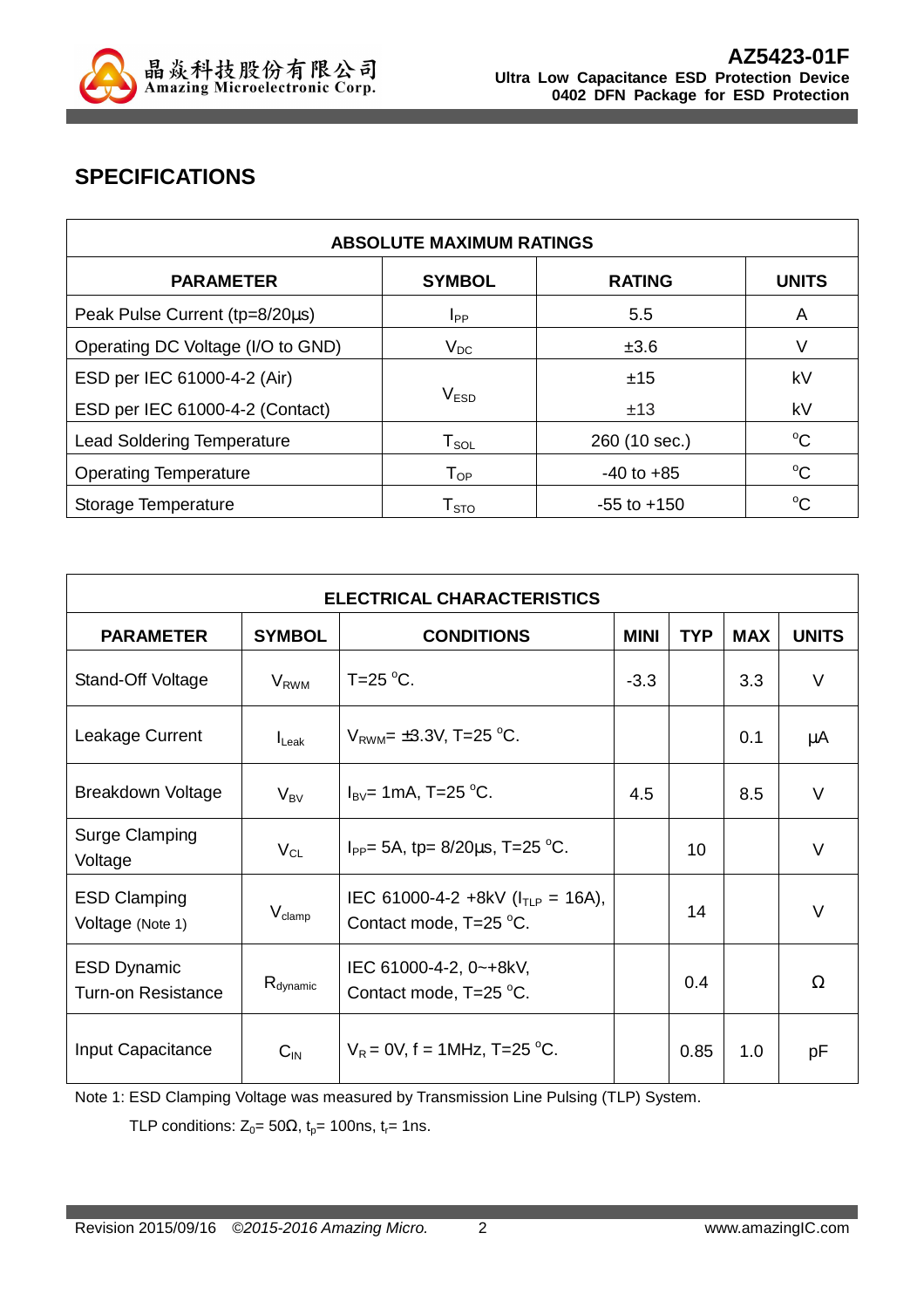

# **Typical Characteristics**

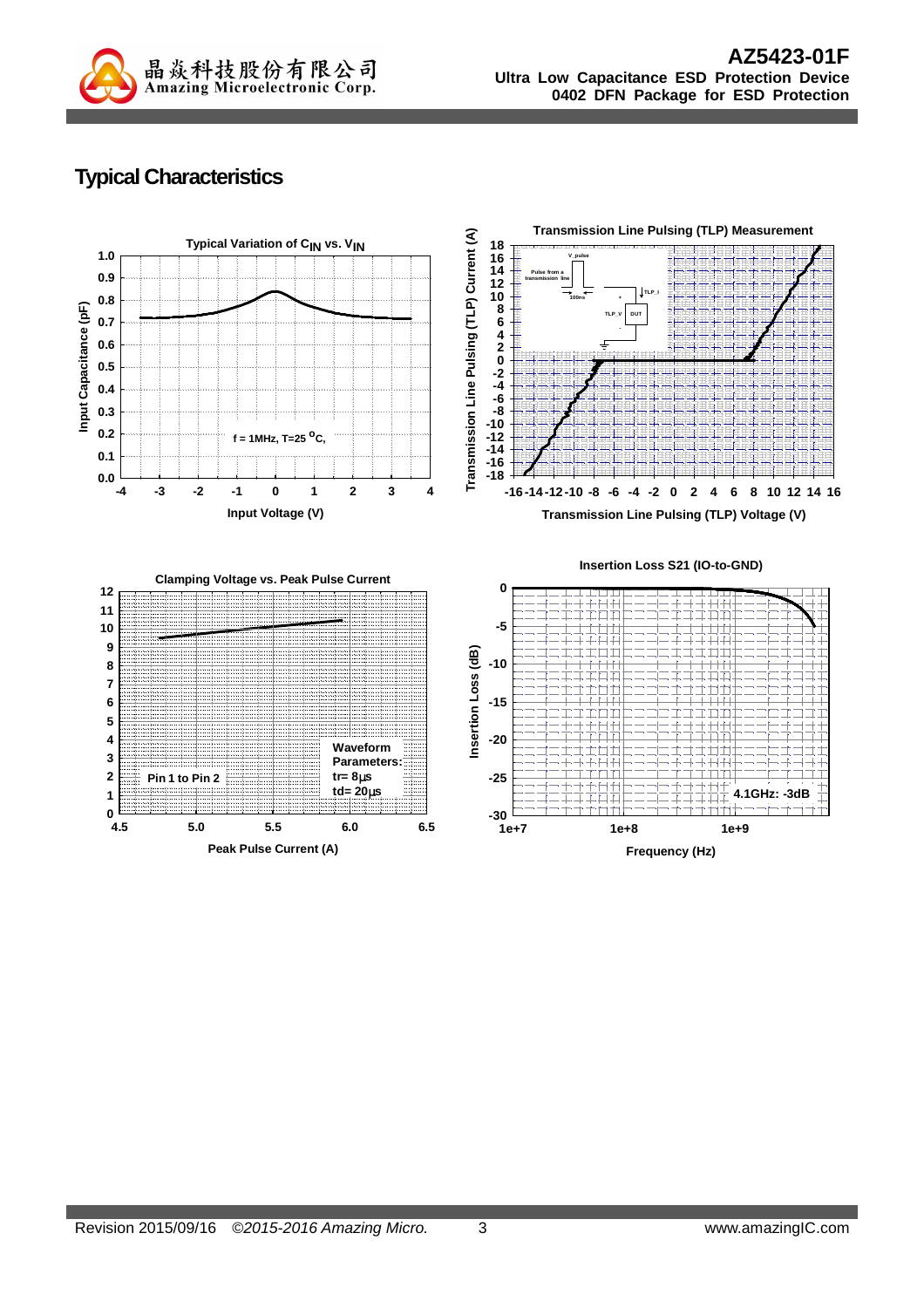

## **Applications Information**

The AZ5423-01F is designed to protect one line against System ESD pulse by clamping it to an acceptable reference. It provides bi-directional protection.

The usage of the AZ5423-01F is shown in Fig. 1. Protected line, such as data line, control line, or power line, is connected at pin 1. The pin 2 is connected to a ground plane on the board. In order to minimize parasitic inductance in the board traces, all path lengths connected to the pins of AZ5423-01F should be kept as short as possible.

In order to obtain enough suppression of ESD induced transient, good circuit board is critical. Thus, the following guidelines are recommended:

- Minimize the path length between the protected lines and the AZ5423-01F.
- Place the AZ5423-01F near the input terminals or connectors to restrict transient coupling.
- The ESD current return path to ground should be kept as short as possible.
- Use ground planes whenever possible.
- NEVER route critical signals near board edges and near the lines which the ESD transient easily injects to.

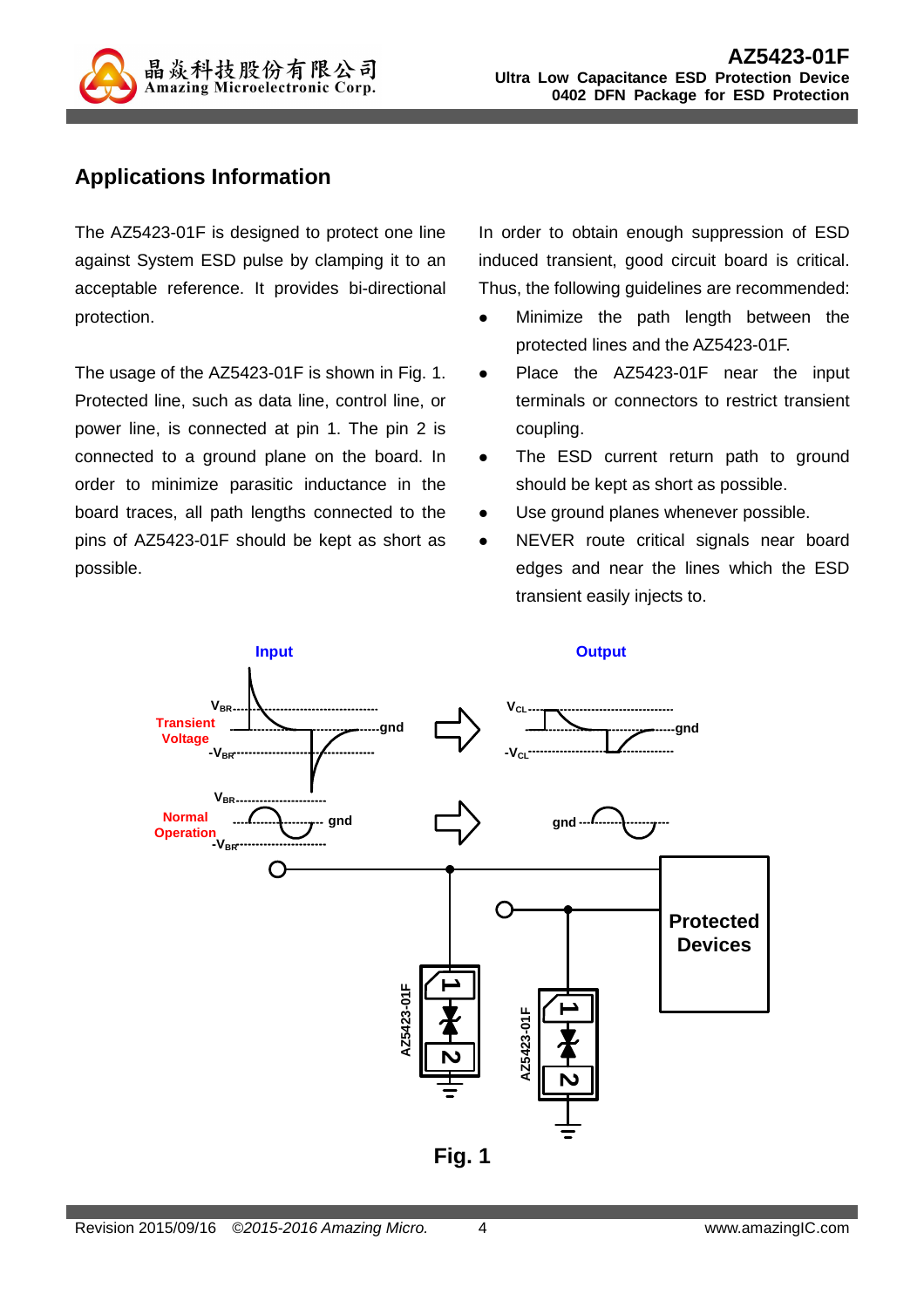

Fig. 2 shows another simplified example of using AZ5423-01F to protect the control line, high speed data line, and power line from ESD transient stress.



**Fig. 2**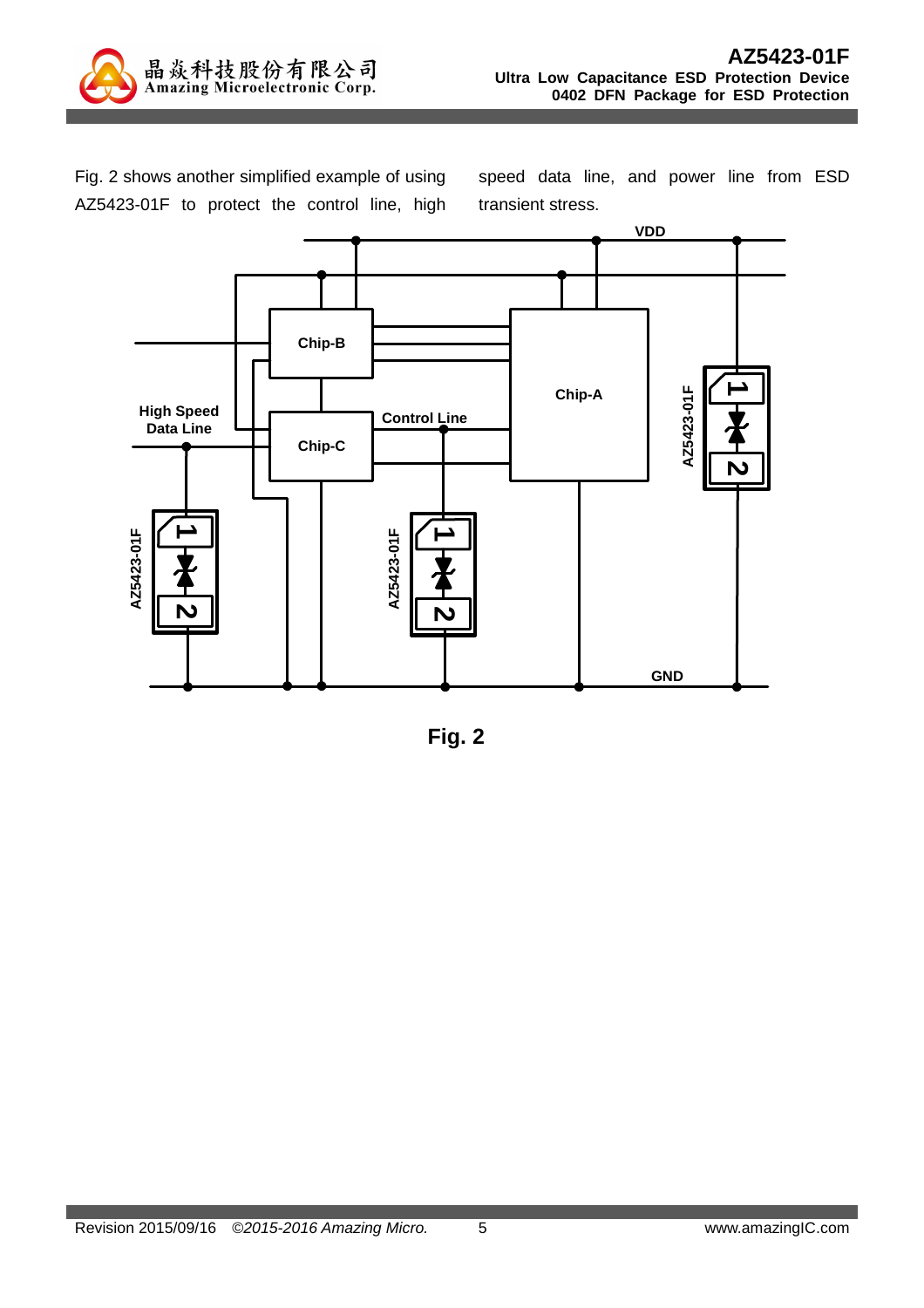

#### **Mechanical Details**



| <b>Symbol</b> |      | <b>Millimeters</b> | <b>Inches</b> |       |  |
|---------------|------|--------------------|---------------|-------|--|
|               | min  | max                | min           | max   |  |
| A             | 0.95 | 1.05               | 0.037         | 0.041 |  |
| в             | 0.55 | 0.65               | 0.022         | 0.026 |  |
| C             | 0.45 | 0.60               | 0.018         | 0.024 |  |
| D             | 0.45 |                    |               | 0.018 |  |
| E             | 0.20 | 0.30               | 0.008         | 0.012 |  |
| F             | 0.45 | 0.55               | 0.018         | 0.022 |  |



#### **(Unit: mm)**

Notes: This LAND LAYOUT is for reference purposes only. Please consult your manufacturing partners to ensure your company's PCB design guidelines are met.

## **MARKING CODE**

**LAND LAYOUT** 



**Top View** 

| <b>Part Number</b>         | <b>Marking Code</b> |
|----------------------------|---------------------|
| AZ5423-01F<br>(Green Part) |                     |

Note : Green means Pb-free, RoHS, and Halogen free compliant.